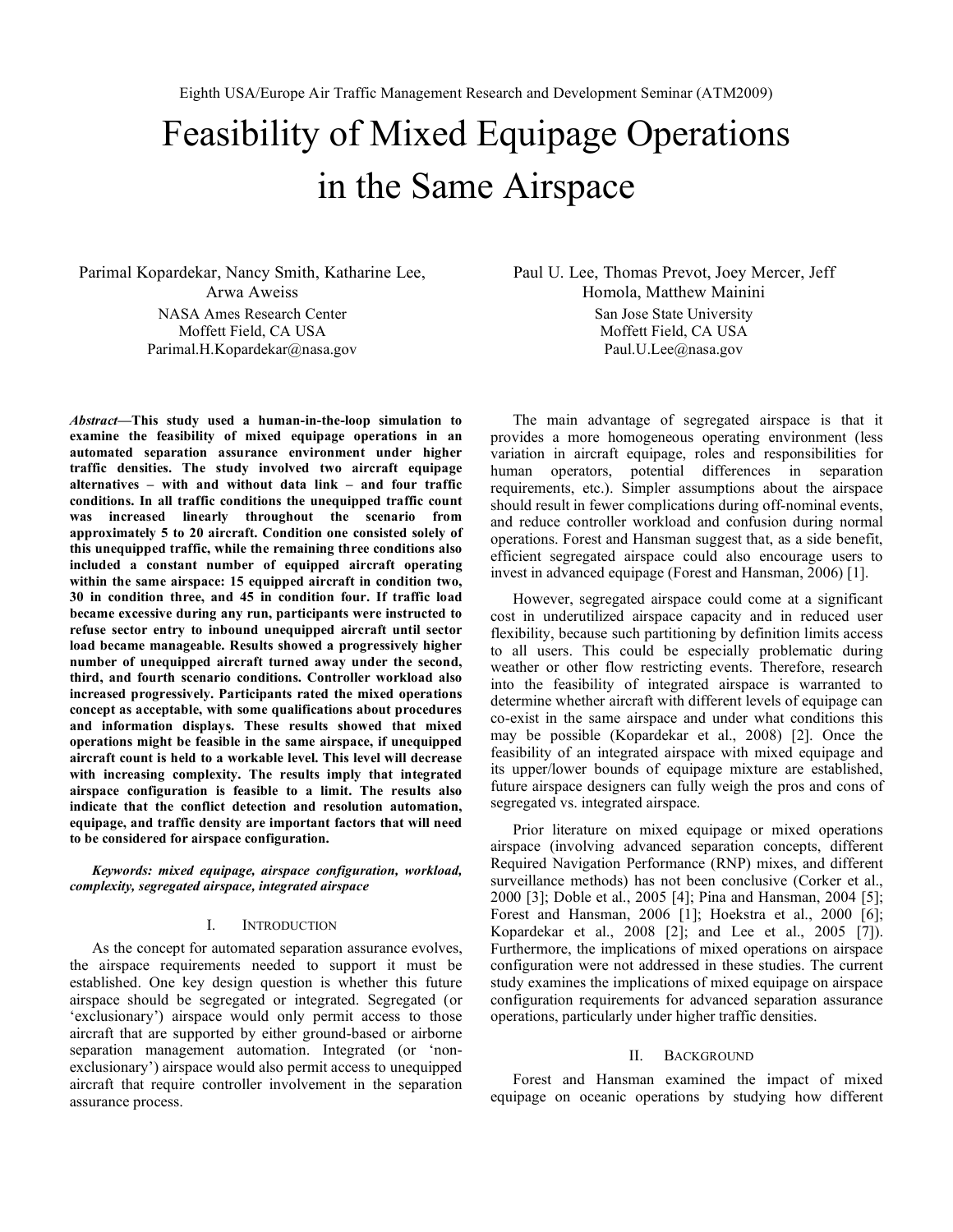surveillance rates and separation minima (RNP capabilities of aircraft on oceanic routes) impacted controllers' reports of scenario difficulty and situation awareness. This study found the 50% equipage scenario had the most reports of difficulty and loss of situation awareness (Forest and Hansman, 2006) [1]. Based on these results, the authors recommend further exploring airspace segregation as a means of reducing the complexity of the mixed equipage environment. This was also viewed as a means for providing an equipage incentive to airlines. In a follow-up study, Pina and Hansman found it was more difficult for controllers to correctly detect conflicts when equipage was lower than 50%, and that controllers incorrectly identified conflicts between equipages of 20% through 60% (Pina and Hansman, 2004) [5]. The study was very low fidelity, and examined only 10 aircraft in the simulation scenarios.

The impact of mixed equipage on automated conflict detection and resolution was examined from the pilot's perspective in free-flight studies conducted by National Aerospace Laboratory of Netherlands (NLR). Hoekstra et al. conducted studies utilizing predictive Airborne Separation Assurance (ASAS) (Hoekstra et al., 2000) [6]. Three concepts for airspace management were tested, one of which was fully mixed. In this condition, equipped and unequipped aircraft occupied the same airspace, with unequipped aircraft monitored by the ground. The same conflict detection and resolution (CD&R) algorithms were applied for the equipped and unequipped aircraft. Equipped aircraft did not have to maneuver around unequipped aircraft; a longer lead-time for CD&R was used for unequipped aircraft so they would avoid the ASAS (equipped) aircraft. Two different levels of equipage (25% and 75%) were examined, and the study examined high traffic density. The other two concepts that were tested had some form of segregation using an airspace structure similar to current day.

The NLR studies found the fully mixed condition most acceptable to the pilot subjects, with traffic density and equipage having little effect on acceptability. The fully mixed procedure also resulted in fewer conflict resolutions; this was attributed to the fact that unequipped aircraft were managed with a larger look-ahead time for conflict probing than the equipped aircraft. In all, the study found that the fully mixed concept was preferred over the airspace segregation concepts.

Corker, et al. conducted a study that included two mixed operations conditions that varied the percentage of free maneuvering aircraft (Corker et al., 2000 [3]). Controllers maintained separation responsibility in all conditions, with the expectation that they would cancel free maneuvering if separation assurance became a concern. Scenarios progressively increased traffic count within each run, and measures of air-ground communications and self-reported controller workload were obtained throughout each run. Contrary to initial predictions, controller workload was highest in the condition with the greatest number of free maneuvering aircraft. The authors surmised that the operational concept led to these results, with controllers held responsible for separation of free-maneuvering aircraft. In the 80% free maneuvering condition, controllers were overwhelmed by trying to infer the intent of the free maneuvering aircraft, resulting in high overall workload.

In another study that explored a free-maneuvering aircraft concept, Doble et al. studied mixed operations by examining scripted en route conflicts that involved both Autonomous Flight Rules (AFR) (free maneuvering) and Instrument Flight Rules (IFR) (controller managed) aircraft (Doble et al., 2005) [4]. In contrast to Corker, et al., the controllers were not responsible for the separation of AFR aircraft. In addition, the AFR aircraft were responsible for maneuvering around IFR aircraft in mixed equipage conflicts. Under these circumstances, the study found that controller performance was not significantly affected by high numbers of AFR aircraft. Taking a closer examination of the ground-side data, Lee et al. showed that the number of autonomous aircraft appeared to have little to no impact on controller workload, even when peak autonomous aircraft sector count more than tripled (from, e.g., 8 to 28) (Lee et al., 2005) [7]. These results indicate strong potential for mixed operations to increase capacity. In summary, prior research involving mixed equipage operations indicated overall feasibility. Furthermore, free maneuvering concept simulations involving mixed equipage operations (i.e., aircraft that are capable of self-separating and aircraft that are controller-managed) indicated a very high potential to increase capacity.

In spite of the potential benefits of integrated airspace, the Joint Planning Development Office's (JPDO) Concept of Operations suggests segregated airspace for trajectory-based operations. Given the prior research, however, it is unclear if such segregation is warranted and, if so, at what level of mixed equipage it would be necessary. None of the prior studies specifically examined the implications of mixed equipage on airspace configuration or identified limits of feasibility for mixed equipage operations.

Therefore, the current study was conducted to examine if mixed equipage operations are feasible in the same airspace under varying levels of traffic densities and varying equipage levels. With conflict detection and resolution automation for equipped aircraft and conflict detection automation and resolution advisories for unequipped aircraft, it is hypothesized that mixed equipage operations could be feasible at high overall traffic density with a significant number of unequipped aircraft. The following sections describe the experimental method, results, and conclusions of the mixed equipage study.

# III. METHOD

# *A. Experimental Design*

The main objective of this study was to explore the feasibility and impact of mixed operations between equipped aircraft managed by automation and unequipped aircraft managed by air traffic controllers.

All aircraft were Automatic Dependent Surveillance-Broadcast (ADS-B) and flight management system (FMS) equipped, and had a required navigation performance of RNP-1. Presence or absence of an FMS-integrated data link capability was the single equipage factor distinguishing equipped and unequipped aircraft. This integrated data link capability (similar to that supported by the Future Air Navigation System (FANS-1A) avionics package) enabled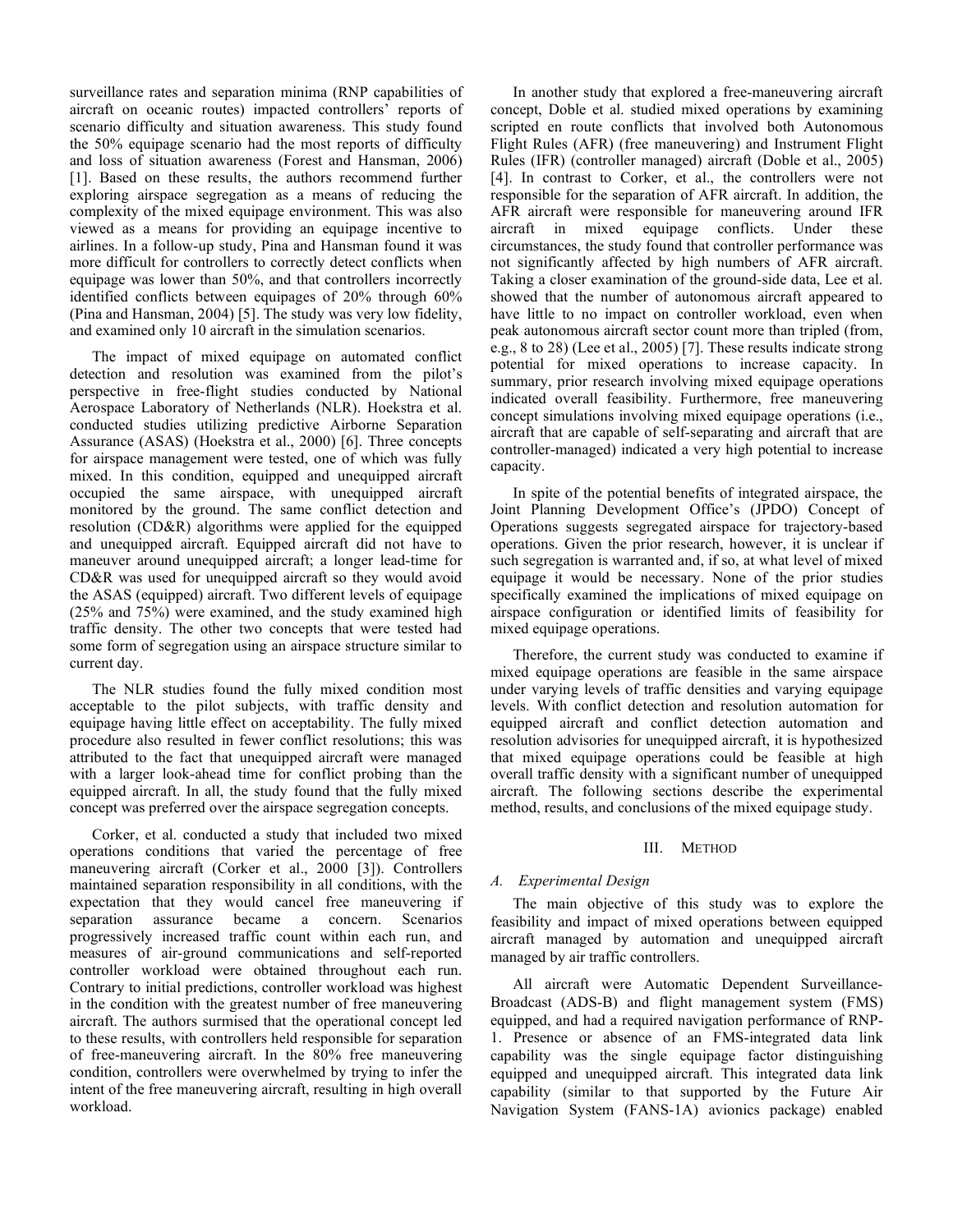transmission of FMS-loadable trajectory clearances directly from the ground. On the groundside, integration of data link with an automated CD&R capability enabled ground automation to detect conflicts, construct trajectories to resolve those conflicts, and send them directly as clearances to the flight deck, all without involving the air traffic controller. Flight crews could load and review the uplinked trajectory, and if it was acceptable, engage the on-board automation to fly it. Furthermore, routine tasks, such as transfer of control and communication between sectors, were also entirely automated for equipped aircraft.

In contrast, unequipped aircraft had no data link capability, and were managed by the air traffic controller through radio voice communication.

The ground CD&R automation was responsible for detecting conflicts between *all* on-trajectory aircraft (both equipped and unequipped), and for resolving conflicts between equipped aircraft without involving the controller. Controller participants were responsible for resolving conflicts involving unequipped aircraft, and monitoring separation of unequipped off-trajectory aircraft. Controllers could access the conflict resolution automation to request conflict free routes or altitudes and issue these to the selected equipped or unequipped aircraft by data link or voice.

A general hypothesis of the study was that mixed equipage operations would be feasible with a low-to-moderate number of unequipped aircraft. It was also hypothesized that there would exist a certain critical airspace complexity threshold that, if exceeded, would make mixed operations infeasible. Conditions with a greater number of equipped aircraft were hypothesized to increase the overall traffic complexity and the number of mixed conflicts in the sector, increasing controller workload, and reducing the number of unequipped aircraft that could be safely managed. To investigate this hypothesis, the experiment design varied two traffic factors, the number of unequipped and the number of equipped aircraft, to examine when mixed operations become infeasible.

The experiment consisted of four conditions, incorporating a within-subjects design (Figure 1). The number of equipped aircraft was varied across the conditions. In the Baseline condition (0x), there were no equipped aircraft. In the Conditions  $1x$ ,  $2x$ , and  $3x$ , the number of equipped aircraft was held relatively constant at 15, 30, and 45 aircraft, respectively, across the 45-minute scenario. These were approximately 1, 2, and 3 times the maximum traffic count that a single controller could manage in the test sectors under current day operations.



Figure 1. Experiment Design

In contrast, the number of unequipped aircraft was varied within each scenario, increasing linearly from around 5 to 20 aircraft, or until controller workload was subjectively assessed as at or above maximum. A confederate 'supervisor' assigned to each participant was asked to monitor controller workload and restrict unequipped aircraft entry into the sector as needed. This procedure was used during the simulation to establish a maximum unequipped aircraft count and 'turn away' count for each run.

## *1) Participants*

Participants consisted of two certified professional air traffic controllers from Los Angeles Center (ZLA), and two operations supervisors from ZLA and Denver Center (ZDV). Their air traffic control (ATC) experience spanned from 11 to 25 years with an average of 20 years of ATC experience. In addition to the participants, there were four subject matter expert (SME) observers who provided additional data and feedback on operational feasibility.

Participants were divided into two groups of two and assigned to the first or second week of the study. Each controller participated in up to 12 data collection runs. Two sectors with different traffic characteristics were selected for the study, and controllers experienced each traffic condition in each sector at least once. Higher traffic conditions 3 and 4 were repeated when possible.

#### *2) Airspace*

The simulation airspace consisted of Sector 90 in Kansas City Center (ZKC) and Sector 91 in Indianapolis Center (ZID). The traffic in ZKC-90 consisted mostly of en route aircraft in level flight (approximately 90% of all flights). Traffic flows in ZID-91 were a mix of over flights, arrivals, and departures with approximately 80% in level flight. For a given simulation run, each controller participant ran a single-sector problem, managing the traffic in either ZKC-90 or ZID-91. Retired controllers worked surrounding sectors to handle regular controller duties such as handoffs and transfer of communication (TOC) for all incoming and exiting traffic. All of the simulated aircraft were flown by pseudo-pilots.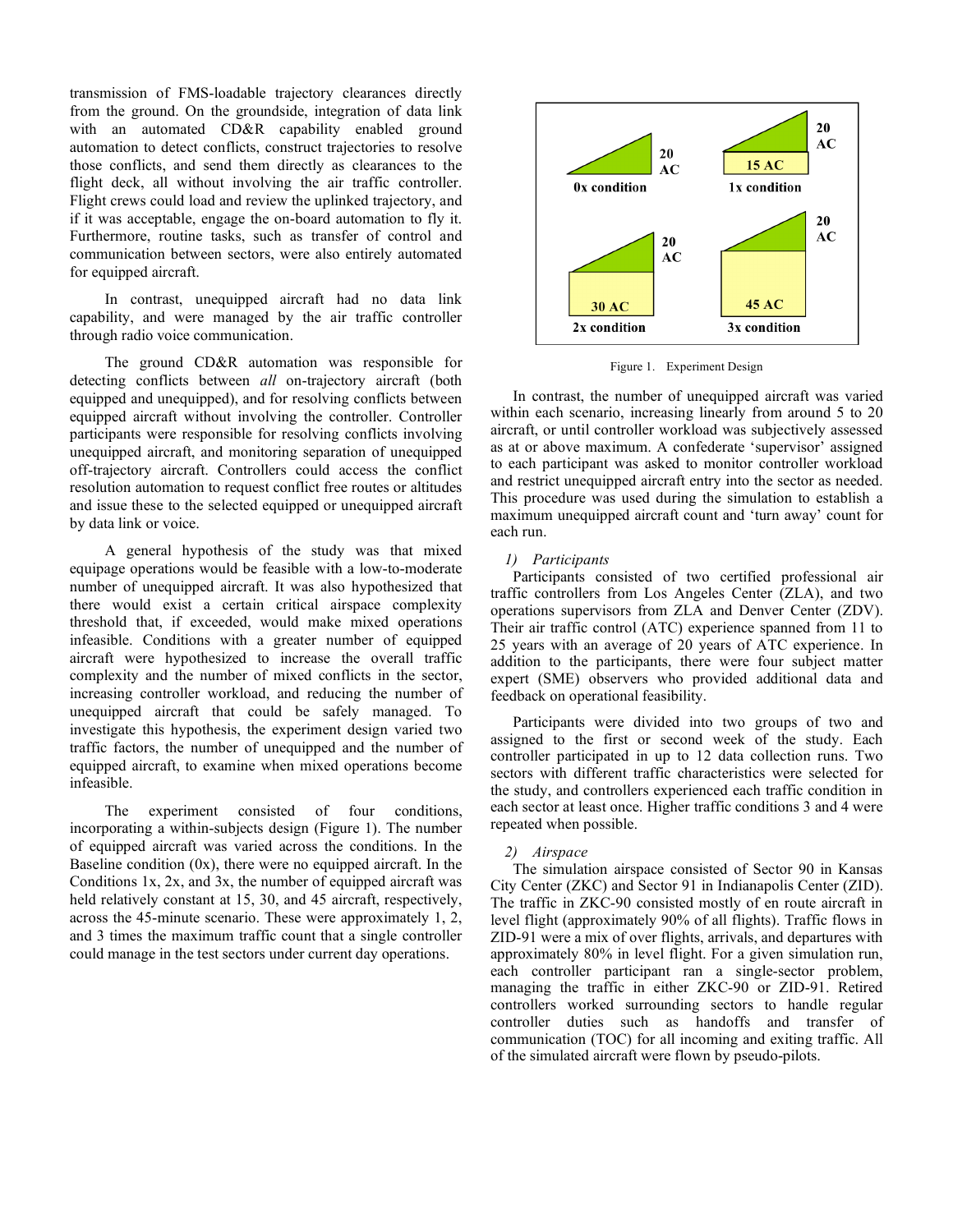# *3) Operational Concept, Assumptions, and Separation Responsibilities*

The concept was predicated on the assumption that the centralized groundside automation could detect and resolve conflicts involving properly equipped aircraft that were on 4D trajectories. The groundside automation was configured to resolve conflicts between equipped aircraft without controller involvement by issuing FMS-loadable data link clearances, thus maintaining common trajectory intent between air and ground. Given similar ADS-B-out and FMS equipage, the ground side automation could also detect conflicts for unequipped aircraft on known trajectories; thus it was important for the controller to keep unequipped aircraft on 4D trajectories whenever possible. This was a new responsibility for controllers, and somewhat different from current practice.

While data-link equipped aircraft were managed by the automation, controllers managed unequipped aircraft using manually created or automation-generated resolution maneuvers. Lateral or vertical solutions could be developed using advanced path planning tools. For a vertical path or altitude change, the controller issued the clearance and monitored the aircraft for safety and conformance during the transition. For lateral route changes, ground tools provided the controller with an initial heading, time-to-turn back, and the waypoint that returned the aircraft to its original path. The controller issued the initial heading change, monitored the aircraft until it reached the turn back point, then cleared it direct to the next waypoint. Because of the imprecision inherent in timing the heading change and turn back maneuvers, aircraft were likely to deviate somewhat from the automation generated trajectory until they resumed lateral navigation to the next waypoint.

Whenever unequipped aircraft were not on their trajectories, controllers were responsible for keeping them safely separated from other traffic. Controllers were also expected to monitor unequipped transitioning aircraft due to greater uncertainty in the trajectory predictions during climbs and descents and the resulting degradation of automated conflict detection performance. In order to enable controllers to monitor aircraft during off-trajectory and transitioning states, the data block or aircraft symbol needed to provide a clear, unambiguous indication where separation responsibility resided.

As an additional operator's incentive, the concept assumed that priority was given to data link equipped aircraft whenever a mixed conflict occurred between equipped and unequipped aircraft. In this situation the controller was responsible for resolving the conflict and was instructed to move the unequipped aircraft whenever possible. Assuming that the aircraft in conflict were on their trajectories, a conflict between equipped and unequipped or between two or more unequipped aircraft was detected by the automation and solved by the controller. Although priority was given to equipped aircraft when possible, the automation could provide a resolution for either aircraft, and controllers could move either aircraft at their discretion.

# *B. Controller Workstations*

The controller's display was modified to support the redefined roles and responsibilities described above. Because trajectory monitoring, transfer of control and communication, and conflict detection and resolution would be handled by the automation for equipped aircraft, the controller did not need to maintain detailed awareness of each individual flight. Therefore the controller workstation was drastically redesigned.

The goal of this redesign was to provide the controllers appropriate and adequate awareness of the automationmanaged (equipped) aircraft while maintaining focus on the unequipped aircraft that were their primary responsibility. Given the high levels of traffic this concept could support, equipped aircraft were represented by a limited data block (which could be expanded on demand) to reduce display complexity. Figure 2 shows the prototype display with 3x traffic (approximately 50 aircraft).

Controllers accessed the new CD&R tools through fields in the data tag, including a trial plan portal, the altitude, and a number that signified minutes-to-conflict whenever the CD&R algorithm detected a conflict. Current day data tags were used for unequipped aircraft, whereas equipped aircraft were depicted with low-lighted directional symbols and altitudes to provide a general picture of traffic clusters.



Figure 2. Controller Display for Sector 90

When conflicts between unequipped and equipped aircraft occurred, the conflicts were highlighted in magenta. For both mixed and unequipped only conflicts, the data tag color turned from green to yellow when the time-to-conflict was between two and five minutes, and then to red when the time-to-conflict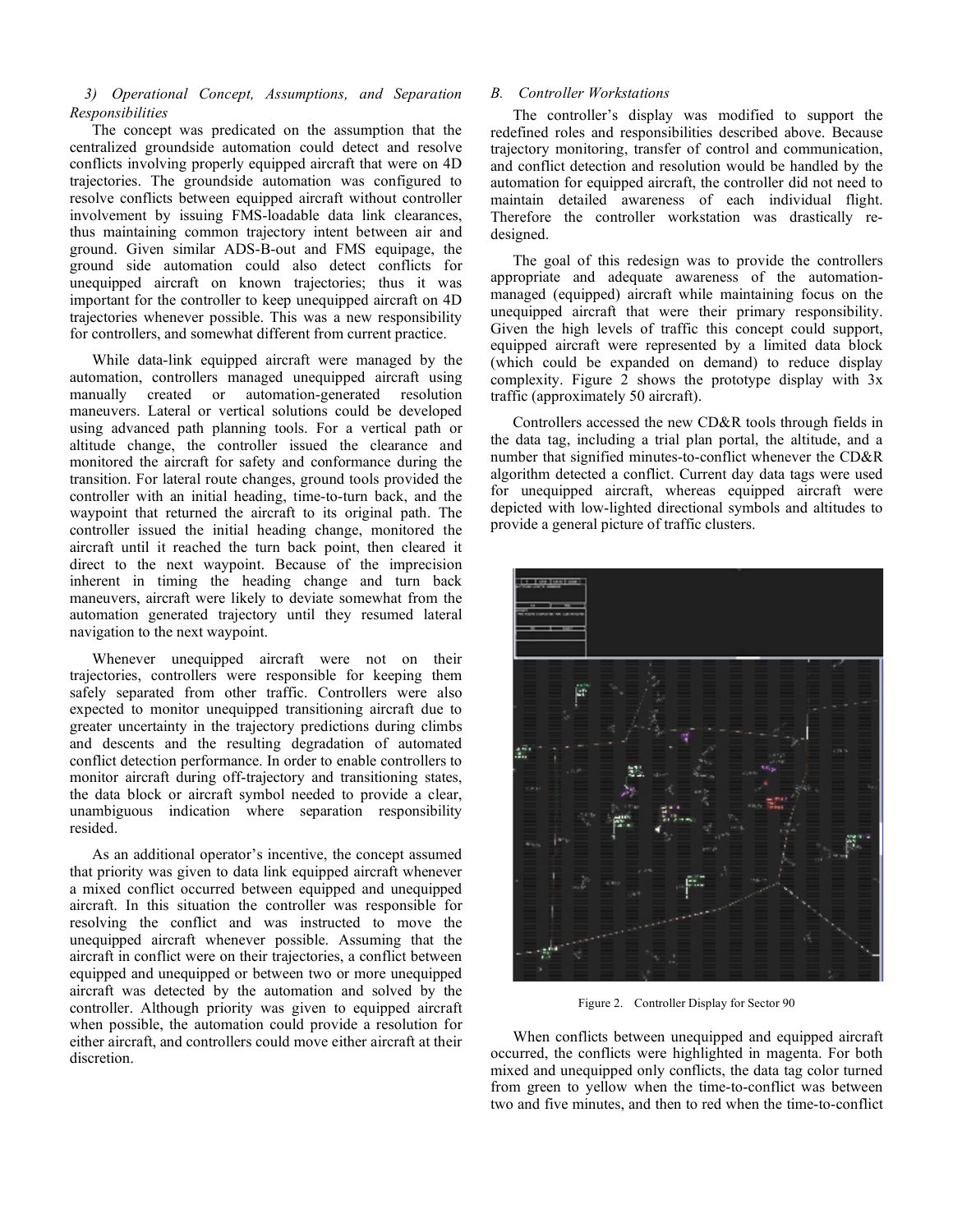was less than two minutes. These changes in the data tag colors for aircraft in conflict was intended to elevate the controller's situation awareness of these aircraft.

## IV. RESULTS

## *A. Aircraft Count*

The average number of unequipped and equipped aircraft was recorded throughout each simulation run. Figure 3 shows the average equipped and unequipped aircraft count over time for sector 91. A visual comparison of Figures 1 and 3 shows the actual number of aircraft in the study matching the original design. The aircraft count for sector 90 showed similar patterns.



Figure 3. Average Aircraft Count, Sector 91 – number of unequipped (green) and equipped (beige) aircraft observed during 0x, 1x, 2x, and 3x traffic conditions

As designed, the unequipped aircraft count ramped up linearly over time, peaking at around 20 aircraft by the end of the run. Due to controller manipulation and the dynamic nature of air traffic, no two runs were exactly alike. In sector 91, unequipped aircraft count in the 3x condition was noticeably lower than the other traffic conditions in the final 15 minutes of the scenario. The observed peaks in total traffic were:  $90-0x =$ 27, 90-1x = 39, 90-2x = 50, 90-3x = 64, 91-0x = 23, 91-1x = 39, 91-2x = 52, and 91-3x = 62. Equipped aircraft count was based on the number of aircraft in the physical sector. Unequipped aircraft count was the number of aircraft inside the physical sector plus the number of aircraft that the controller controlled outside the physical sector. This combination was chosen because it closely represents the true load of aircraft the controllers managed.

#### *B. Controller Workload*

Workload ratings were obtained during data collection runs by prompting controllers every five minutes to assess their instantaneous workload on a scale of 1 (very low) to 7 (very high), and then click on the corresponding button on the display. Figure 4 shows the average workload ratings for sector 90 over time. Subjective workload increased over time as aircraft count increased. Unlike the more linear increase in aircraft count, however, workload ratings show a slight inflection about 30 minutes into the scenario, followed by a rapid increase until the sector became "unworkable." For sector 91, which had more transitioning aircraft, a similar but more linear trend was observed. Workload for sector 91 was rated higher earlier in the scenario, presumably due to higher traffic complexity, and it too became "unworkable" in the final third of the run.

Controller workload was measured for both test sectors (90, 91) at different traffic levels (0x, 1x, 2x, 3x). The data was analyzed using repeated measures Two-Way Analysis of Variance (ANOVA). The level of equipped aircraft significantly affected workload ratings ( $p \le 0.005$ ), but there were no significant effects on workload ratings between the two test sectors ( $p > 0.20$ ) or the interaction effects of sector and traffic level ( $p \le 0.20$ ). A One-Way ANOVA was then calculated to determine which of the traffic level conditions  $(0x, 1x, 2x, 3x)$  significantly affected workload ratings. Of the six possible combinations, 0x vs. 2x (p  $\leq$ 0.05), 0x vs. 3x (p  $\leq$ 0.025), and 1x vs. 3x (p $\leq$ 0.005) were significant.



Figure 4. Average Workload Ratings for Sector 90 in 5-minute intervals

The results support the over-the-shoulder observations and participant feedback that 0x and 1x conditions exhibit similar levels of traffic complexity. Both were "controllable" traffic with acceptable level of workload and no loss of separation. In contrast, the 2x and 3x conditions exhibited higher traffic complexity due to increased overall traffic and a substantial increase in mixed conflict frequencies, resulting in traffic that was "less controllable" with excessive workload and possible loss of separation.

## *C. Number of Aircraft Turned Away*

Total aircraft turned is the number of unequipped aircraft "turned away" when the participant sector load approached maximum. Confederate supervisors were assigned to each participant to monitor his/her workload and to limit aircraft entering the sector as needed. The number of aircraft turned away indicated when subjective controller workload reached its peak.

First, a Two-Way ANOVA was computed to test for significance. Again, sector  $(90, 91)$  and traffic level  $(0x, 1x, 2x,$ 3x) were the independent variables. Traffic level significantly affected the total number of aircraft turned ( $p \le 0.001$ ), whereas the sector  $(p > 0.20)$  and sector and traffic level interaction  $(p$ >0.20) did not.

Second, One-Way ANOVAs were used to test traffic level and total aircraft turned significance. Significance was found in four of six conditions: 0x vs. 2x ( $p \le 0.025$ ), 0x vs. 3x ( $p$ <0.025), 1x vs. 2x (p <0.05), 1x vs. 3x (p <0.025). Similar to workload ratings, the results support a general grouping of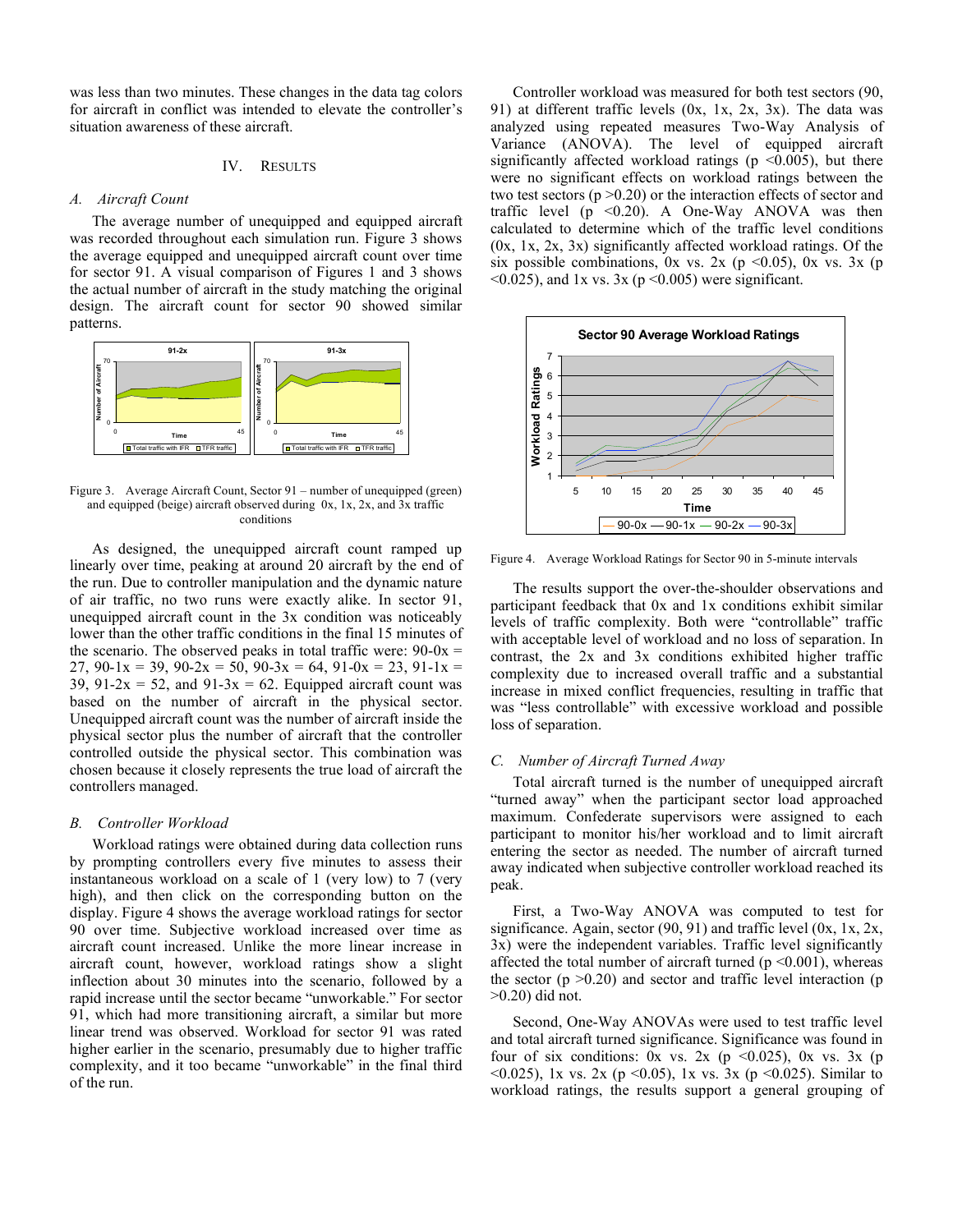$0x/1x$  vs.  $2x/3x$  traffic levels in terms of overall difficulty in controlling the traffic.

Figure 5 shows the average number of aircraft turned away per traffic level condition for sectors 90 and 91. In the 0x condition, no aircraft were turned, suggesting that the peak unequipped aircraft count was challenging but manageable. In the 1x condition, the results were skewed by an anomaly of one participant turning away eleven aircraft, which accounted for all aircraft turned in sector 90.



Figure 5. Average Number Aircraft Turned Away for Sector 90 (blue) and Sector 91 (green)

All participants contributed to the average in the 2x and 3x traffic level conditions. At the 2x traffic level, several aircraft were turned for each sector, though sector 90 had two more aircraft turned on average. Sector 91 was believed to be more difficult during higher levels of traffic, due to transitioning aircraft. This is supported by an average of 9.75 aircraft turned during the 3x condition.

An examination of when the controller turned the first aircraft shows a similar pattern of results. The traffic level significantly affected when the first aircraft was turned (p <0.001). The sector and traffic level interaction were not significant.

In Figure 6, 0x had no aircraft turned, hence all 45 minutes passed with no first turn. The 1x condition had aircraft turned relatively late in the scenario (minute 42), suggesting the controllers were not overworked until a few minutes before that time. As the complexity increased over the conditions, controllers turned aircraft much sooner (some as early as 22 minutes in the 3x condition). Sector 91's average first turn was 28 minutes compared to sector 90's 35 minutes. This supports the overall results that sector 91 was more difficult to control due to greater traffic complexity.



Figure 6. Time until First Aircraft Turned Away during 45-minute Simulation Run

# *D. Traffic Complexity Metrics*

The relationship between subjective workload ratings and objective complexity metrics was examined using the step-wise multiple linear regression method. Fifty-three traffic complexity metrics (sometimes called "dynamic density" metrics) have been gathered from literature and their importance has been examined in prior studies by Kopardekar and Magyarits (Koardekar and Magyarits, 2003) [8]. For this study, 53 complexity variables were analyzed separately for equipped, unequipped, and total aircraft.

The regression of the full complexity variable set resulted in coefficient of variation ( $R2 = 0.864$ ,  $R = 0.746$ ). In order to reduce the number of correlated variables, only variables with a variance inflation factor of 10 or less were identified. The following complexity variables were found to be significant based on that criterion:

- Horizontal proximity of all aircraft
- Number of unequipped aircraft
- Horizontal proximity of unequipped aircraft
- Aircraft density of unequipped aircraft
- Separation criticality index of unequipped aircraft
- Percentage of unequipped aircraft that are either climbing or descending
- Number of aircraft predicted to be in a mixed equipage conflict
- Aircraft density of equipped aircraft

It is interesting to note that the horizontal proximity of all aircraft and the unequipped aircraft count were significant variables. A possible reason is that the higher the horizontal proximity of the aircraft, the closer they are to each other, reducing the options available to resolve a conflict. The reduced number of resolution options resulted in increased complexity for controllers. The number of unequipped aircraft and their density (number of aircraft divided by the volume they occupy) were also related to their proximity and their impact on reducing the number of available options in conflict resolution. The equipped aircraft density also reduced the available options for unequipped aircraft, particularly for conflict resolution, which resulted in increased complexity.

The separation criticality index refers to how close the aircraft are with respect to their separation minima. This index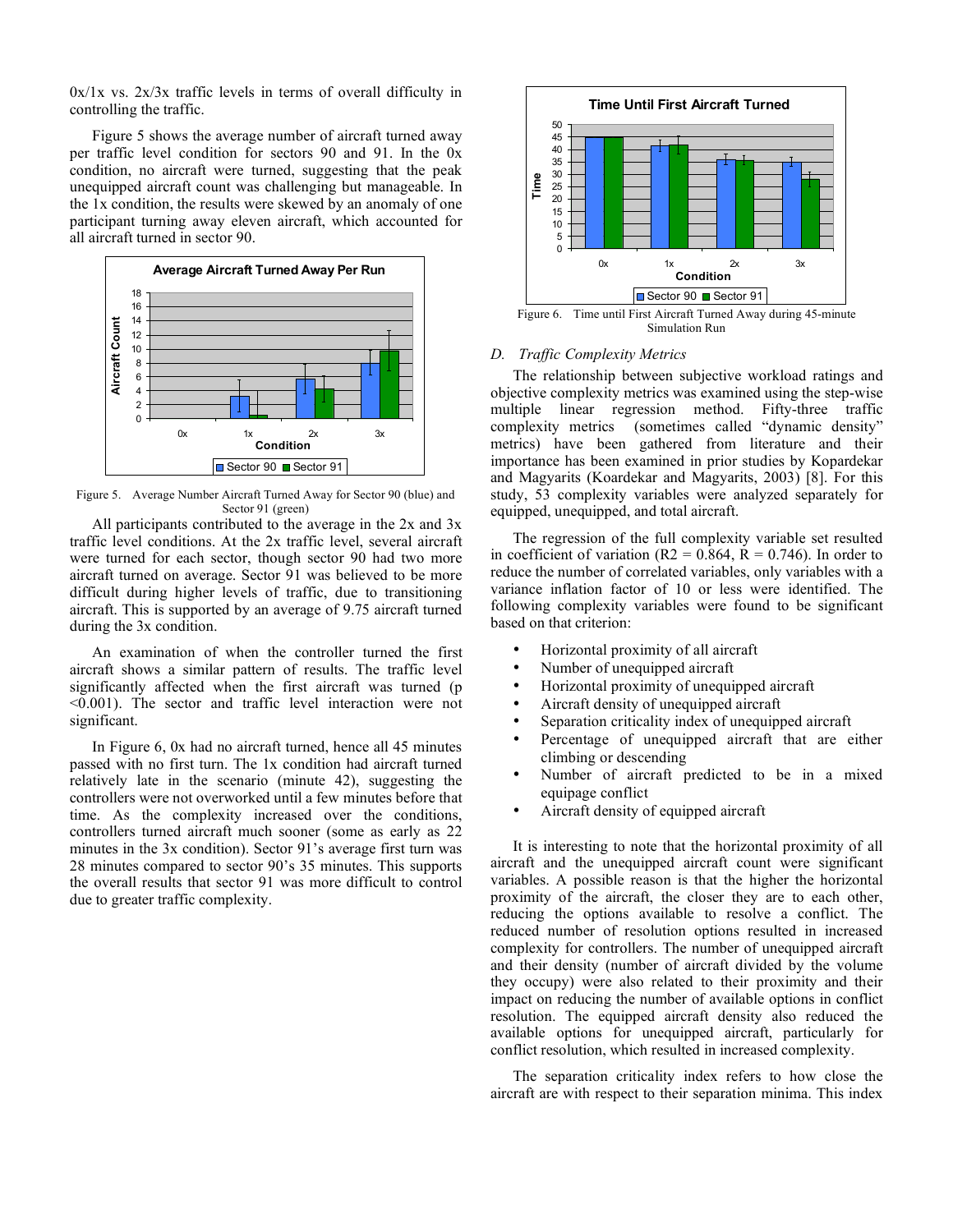often correlates with traffic density because higher density in the same airspace results in closer proximity between aircraft.

The percentage of climbing and descending unequipped aircraft increased complexity for controllers because climb and descend profiles involve uncertainties and must be monitored closely. Aircraft predicted to be in mixed equipage conflicts also added to complexity. The controller was instructed to give priority to equipped aircraft, moving unequipped aircraft using voice clearances. At their discretion however, (e.g., due to traffic and/or time constraints), controllers could choose to move the equipped aircraft via data link. In either case, resolving mixed conflicts involved added complexity.

As predicted, the greatest contributing factors to controller workload related to unequipped aircraft. The equipped aircraft contributed to the overall workload by the sheer increase in traffic density, resulting in greater proximity between aircraft and higher frequency of mixed equipage conflicts, reducing the number of maneuver options.

# *E. Conflict Analyses*

Table 1 presents a side-by-side comparison of each test sector's distribution of the average number of conflicts according to the equipage mix of the conflict pairs. The number of conflicts between unequipped aircraft remains relatively constant across conditions because the traffic count and patterns of unequipped aircraft does not vary significantly between experimental conditions. In contrast, the number of mixed equipage conflicts increase along with traffic levels.

Table 1. Distribution of average number of conflicts per test sector according to equipage of conflict pair

|          | Sector 90         |                        | Sector 91         |                        |
|----------|-------------------|------------------------|-------------------|------------------------|
| Scenario | Mixed<br>conflict | Unequipped<br>conflict | Mixed<br>conflict | Unequipped<br>conflict |
| 0x       |                   |                        |                   |                        |
| 1x       | 14                | 10                     | 14                |                        |
| 2x       | 22                |                        | 26                |                        |
| 3x       |                   |                        |                   |                        |

Although sector 91 has a lower number of unequipped conflicts than sector 90, the ratio between mixed and unequipped conflicts is larger and grows more quickly with traffic levels – the final ratio between the two types of conflicts being nearly 7:1-as opposed to 3:1 in sector 90. The rapid growth of mixed conflicts in sector 91 is likely due to sector geometry, more complex route structures, and higher numbers of transitioning aircraft, resulting in greater traffic complexity.

Conflict resolution strategies in the mixed operations were also examined. This analysis included the type of maneuver that was used for the resolution (lateral or vertical) as well as which type of aircraft was selected as the maneuvering aircraft in conflicts involving an equipped and unequipped aircraft pair.

Of the types of maneuvers participants used for resolving conflicts, there was a strong preference for using altitude rather than lateral maneuvers. However, a noticeable trend emerged where the percentage of lateral resolution maneuvers increased with increased traffic. This is most noticeable in sector 91

where lateral maneuvers at 0x traffic level were limited to 7% of the overall number of resolutions, compared to 3x, where lateral maneuvers made up 27% of the maneuvers. Increased use of lateral maneuvers in higher traffic levels was likely due to the fact that with greater numbers of aircraft occupying the sector, fewer conflict-free altitude maneuvers were available to the participant, especially in sector 91, which had a significant portion of the airspace occupied by transitioning aircraft.

Although controllers were asked to solve the mixed conflicts by moving the unequipped aircraft, they were given the authority and the tools to move the equipped aircraft if the traffic situation warranted it. Data on usage of the autoresolution function was analyzed to examine whether the equipped or unequipped aircraft were maneuvered to resolve mixed conflicts. However, during 1x runs, controllers frequently resolved conflicts based on their own strategies and used the auto-resolution function primarily to solve conflicts that were more difficult to resolve. In these difficult situations, they maneuvered the equipped aircraft about one third of the time (31% in sector 90 and 43% in sector 91). In  $2x$  and  $3x$ runs controllers used the auto-resolution function frequently for all conflicts and followed its built-in preference to maneuver the unequipped aircraft whenever possible. For sector 90, the percentages were 7% of equipped aircraft maneuvered at 2x and 19% at 3x. Sector 91 showed a similar trend with equipped aircraft maneuvered in 2% of the conflicts at 2x and 5% of the conflicts at 3x.

# *F. Separation Violations*

Separation violations were reported when aircraft came within a distance of 5 nm laterally and 1000 ft vertically, and at least one of the aircraft was unequipped. At the 0x level of traffic, no mixed or unequipped separation violations occurred in either sector. In the 1x condition, sector 90 experienced a mean number of 0.75 violations, with none recorded in sector 91. Both sectors experienced violations in the 2x condition, with more in sector 90 ( $M=0.75$ ) than sector 91 ( $M=0.25$ ). A violation increase in both sectors was again observed at 3x, with sector 91 reporting a mean of 2.0 and sector 90 a mean of 1.0 violations.

These numbers are relatively low, given the high traffic density and workload. As expected, the number of separation violations increases for the 3x condition, suggesting that a substantial increase in safety risk occurs between 2x and 3x traffic.

#### *G. Participant Feedback*

In the post-simulation questionnaire, participants and confederate supervisors were asked how many unequipped aircraft they felt could be safely managed in sectors 90 and 91 for each condition. Average responses for sector 90, were 17, 16, 13, and 10 aircraft in the 0x, 1x, 2x, and 3x traffic conditions, respectively, and 17, 15, 11, and 9 aircraft for sector 91. Comparing these aircraft counts to the subjective workload data recorded during the simulation found them corresponding to a workload rating of between 2 and 3 (on a 1 – 7 scale) for each condition.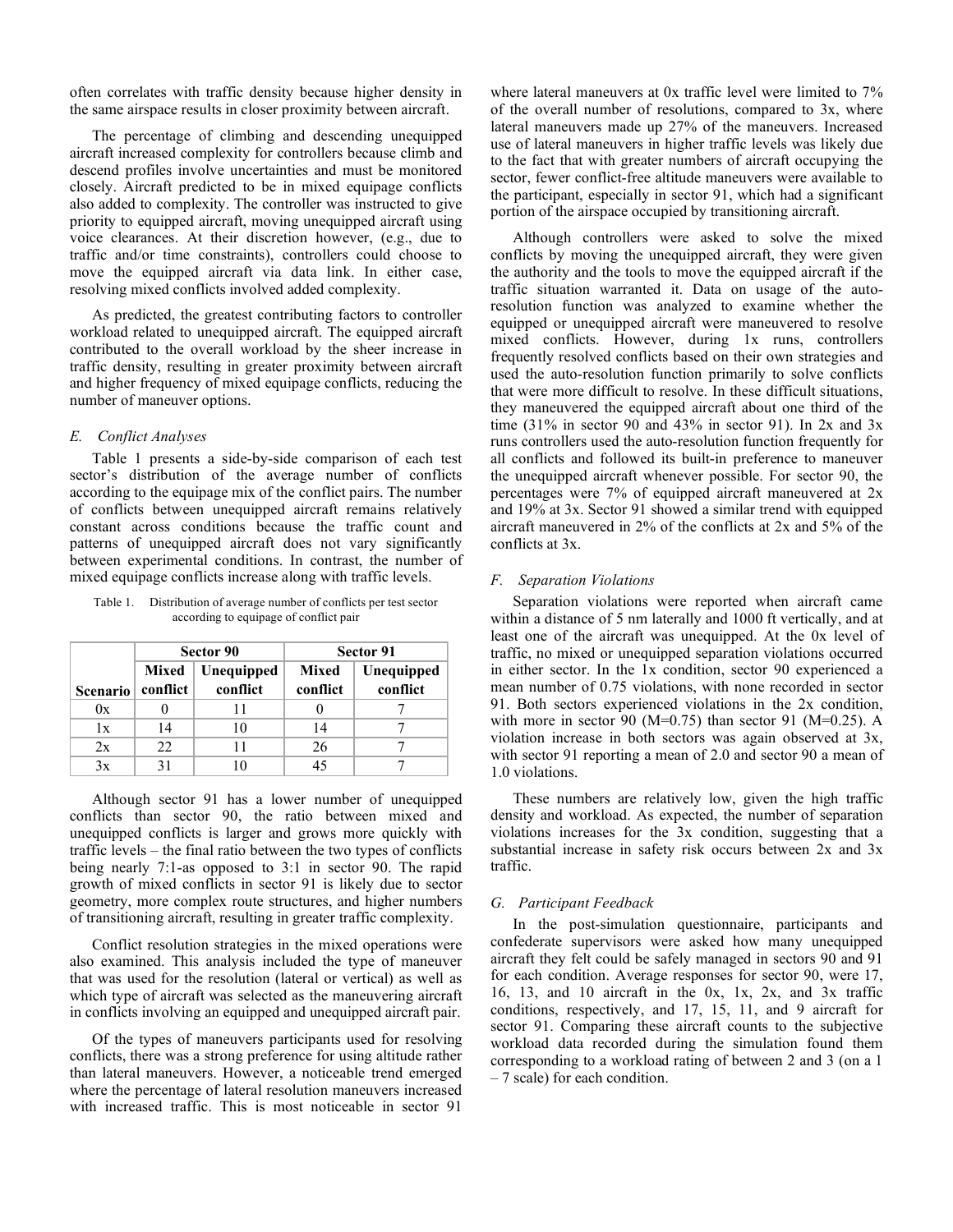During the debriefing discussions, participants expressed a different criterion for safe management. If they were responsible for monitoring separation when the aircraft were free track, climbing or descending, they suggested that they could safely manage a maximum of three aircraft in these states.

Participants, observers, and confederate supervisors were asked whether the traffic density of the equipped aircraft significantly affected the workload. They responded that workload was increased, because 1) there were more transitioning aircraft, which increased complexity; 2) there were more mixed conflicts; and 3) there were fewer resolution options. They also commented that as the traffic density of the equipped aircraft increased, the participants resorted to more automated conflict resolutions due to fewer resolution options and not enough time to manually search for the optimum resolution.

Questions about mixed operations acceptability addressed how acceptable it was to 1) rely on the automation for conflict detection and resolution, 2) have aircraft in one's sector but not under one's control, and 3) manage unequipped aircraft in the mixed environment. Responses resulted in average ratings of 5 and above  $(1 = \text{completely unacceptable}; 7 = \text{completely}$ acceptable) for all questions.

Questions related to difficulty monitoring aircraft in different states in a mixed airspace environment suggested changes to decision support tools that would improve situation awareness. Better display information for separation status of off-trajectory aircraft, and an ability to monitor the turn back point in the voice-initiated lateral route change could lessen the overall monitoring workload and increase safety.

## V. DISCUSSION

The results of this study give relevant insights into the feasibility of air traffic controllers managing unequipped aircraft within the same airspace in which equipped aircraft are managed by ground automation. Complimentary research is being conducted to investigate the appropriate level of automation for safely managing equipped aircraft (Prevot et al., 2008) [9].

Controller workload depends on various complexity factors. Higher traffic density of equipped aircraft has a generally small and predictable impact on controller workload, whereas factors related to the unequipped aircraft have a much more significant impact. For example 45 equipped aircraft managed by automation may still allow a controller to safely handle twelve unequipped aircraft as long as they are on their trajectories and the automation provides reliable conflict detection support. However, if three of these twelve aircraft are on vectors or transitioning, the situation may become uncontrollable and too complex.

Therefore, the main complexity factors need to be properly managed when allowing unequipped aircraft to enter integrated airspace that includes a high number of equipped aircraft. All aircraft should always be kept on trajectories to retain conflict detection integrity. When 1x traffic density is clearly exceeded, controllers can no longer monitor aircraft for potential losses of separation. In order to maneuver unequipped aircraft, procedures need to be in place to allow for a closed trajectory solution to be transmitted to the aircraft and entered into the ground system. The process of issuing a heading and a turn back in two separate steps is inappropriate for maneuvering multiple unequipped aircraft at high traffic densities.

The 0x condition showed that simply adding advanced ground automation (including CD&R) to an otherwise unchanged air traffic control environment does not provide major capacity benefits. In line with previous research, controllers may be able to handle a few more aircraft per sector, but the basic workload of conducting routine tasks and clearance based operations limits the scalability of the traffic to little more than the current day monitor alert parameters.

Overall, this study indicates that static and strict airspace segregation is not needed and could unnecessarily limit capacity. In the author's opinion, airspace can be integrated and unequipped aircraft can get access as long as an examination of the primary complexity factors does not exceed certain thresholds. Primary factors would have to include the number of unequipped aircraft already in the airspace, the overall traffic density and the number of current and expected off-trajectory operations. As more aircraft become equipped, fewer aircraft would likely get access to the integrated airspace. The results indicate that it is feasible for a controller, with the help from automation for conflict detection and resolution, to manage unequipped aircraft within the same airspace as equipped aircraft. Therefore, the study results suggest that the integrated airspace operations are feasible, to a limit, with support from automation for conflict detection and resolution. This finding has clear implications on the airspace configuration as a result of equipage and density.

#### VI. CONCLUSION

The main results of this study indicate that the mixed equipage operations are feasible, to a limit, within the same airspace. The higher the traffic density of equipped aircraft, the lower the number of unequipped aircraft that can be managed within the same airspace. This is logical, because higher traffic density in the same volume reduces the degrees of freedom or maneuver options for conflict resolution. Under such conditions, the controller workload also increases. The statistically significant complexity factors also suggest aircraft density of equipped and unequipped aircraft impact the complexity. Interestingly, the controllers accepted all aircraft under all unequipped aircraft traffic condition with current level of traffic. Under mixed equipage traffic conditions, the higher the density of traffic, the earlier the controllers stopped accepting the unequipped aircraft in the sector. The simulation showed that mixed equipage operations are feasible in the same airspace, even under higher traffic density conditions such as 3x. However, there is a limit to which the controllers can manage the mixed equipage. In summary, it appears that integrated airspace operations are feasible to a limit. The traffic density, automation levels for conflict detection and resolution, and equipage will be key factors in the design and adjustments of the airspace configuration.